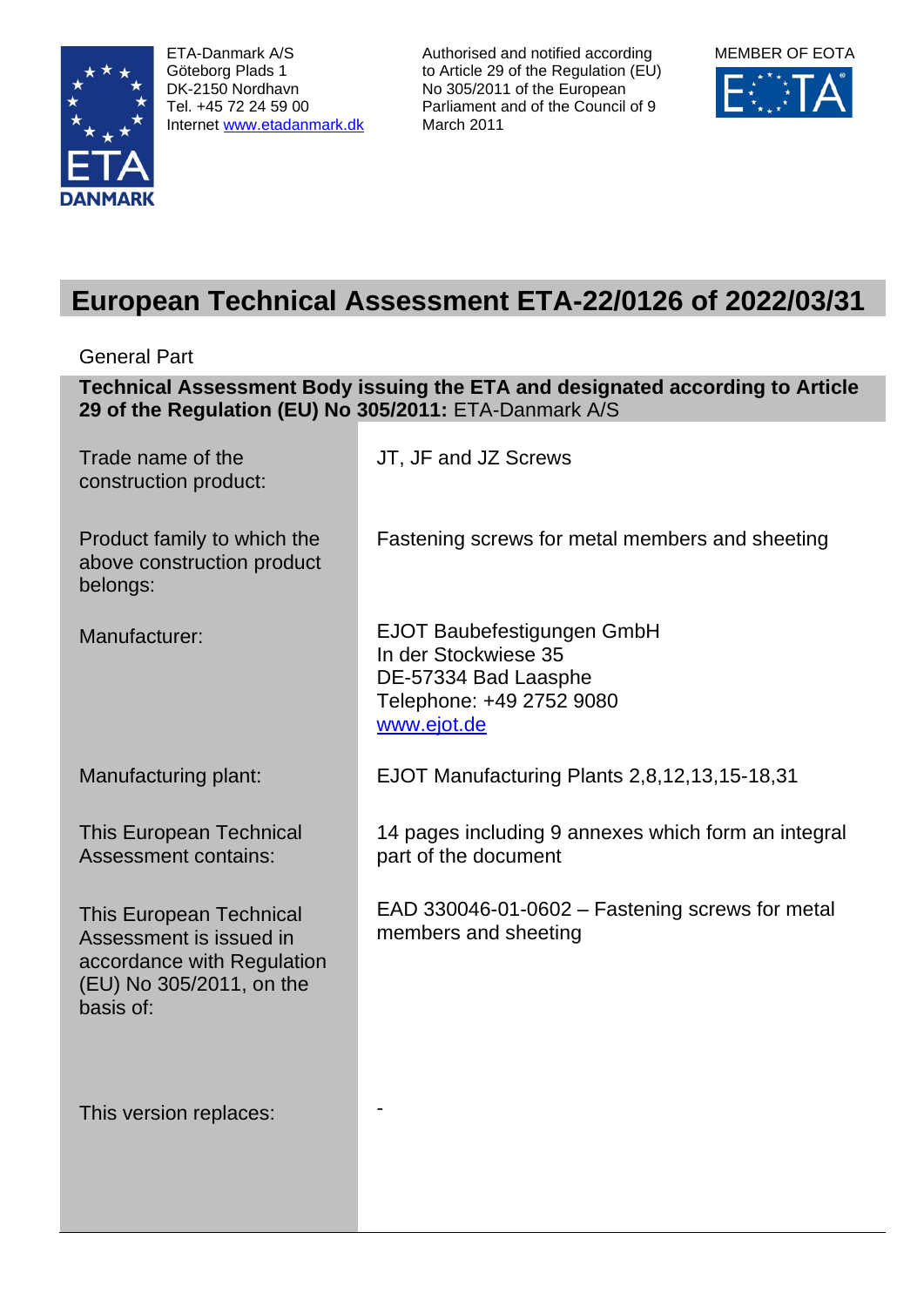Translations of this European Technical Assessment in other languages shall fully correspond to the original issued document and should be identified as such.

Communication of this European Technical Assessment, including transmission by electronic means, shall be in full (excepted the confidential Annex(es) referred to above). However, partial reproduction may be made, with the written consent of the issuing Technical Assessment Body. Any partial reproduction has to be identified as such.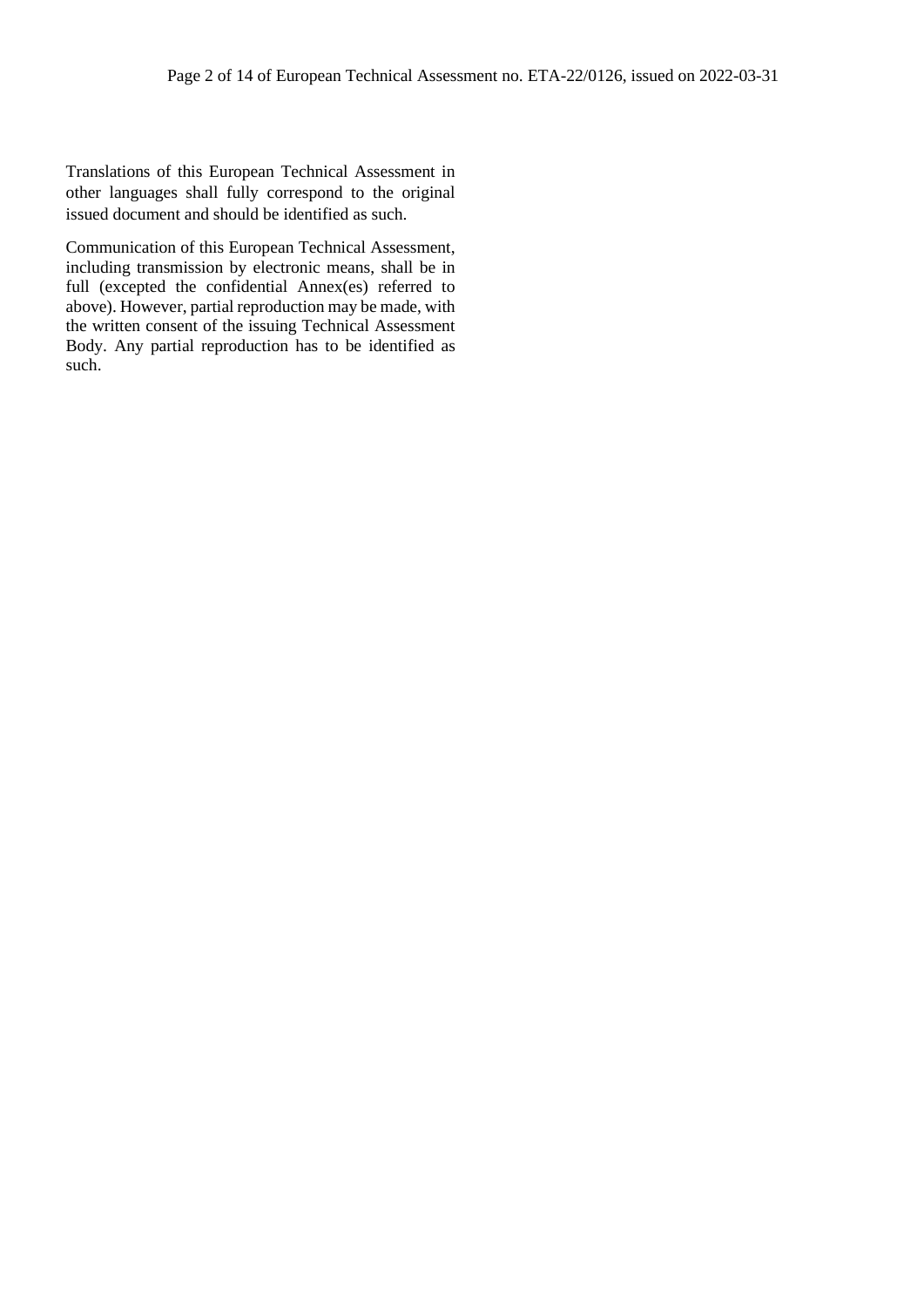# **II SPECIFIC PART OF THE EUROPEAN TECHNICAL ASSESSMENT**

### **1 Technical description of product**

The EJOT fastening screws are self-drilling and selftapping screws listed in Table 1. The fastening screws are made of case hardened carbon steel or stainless steel. They are partly completed with metallic washers and EPDM sealing rings.

The components identified in Table 1 have the geometrical characteristics defined in the Annexes and are factory produced by different manufacturing plants.

| Fastening screw       | Annex |
|-----------------------|-------|
| JT3-ST-2-6,0xL        | 3     |
| JT4-ST-2-6,0xL        | 3     |
| JT6-ST-2-6,0xL        | 3     |
| JT9-ST-2-6,0xL        | 3     |
| JF3-2-5,5xL E11       | 4     |
| JF6-2-5,5xL E11       | 4     |
| JF3-2-6,0xL E11       | 5     |
| JF3-2-6,0xL E11       | 5     |
| JT3-2H-Plus-5,5xL E11 | 6     |
| JT6-2H-Plus-5,5xL E11 | 6     |
| JT3-6-5,5xL E11       | 7     |
| JT6-6-5,5xL E11       |       |
| JZ1-6,3xL E11         | 8     |
| JZ3-6,3xL E11         | 8     |
| JZ5-6,3xL E11         | 8     |
| $JZ1-S-6,3xL$         | 9     |
| JZ3-S-6,3xL           | 9     |

*Table 1: Fastening screws included in this ETA.*

# **2 Specification of the intended use(s) in accordance with the applicable European Assessment Document (hereinafter EAD)**

The EJOT fastening screws are intended to be used for fastening metal sheeting to metal supporting substructures. The sheeting can either be used as wall or roof cladding or as load bearing wall and roof element. The intended use comprises fastening screws and connections for indoor and outdoor applications. Fastening screws which are intended to be used in external environments with  $\geq$  C2 corrosion according to the standard EN ISO 12944-2 are made of stainless steel. Furthermore the intended use comprises connections with predominantly static loads (e.g., wind loads, dead loads).

The fastening screws for metal members and sheeting are not intended for re-use.

The installation should be carried out according to the ETA holder's specifications, using the specific kit components, manufactured by suppliers of the ETA holder and carried out by appropriately qualified staff with supervision of the technical responsible of the site.

The verification and assessment methods on which this European Technical Assessment is based lead to the assumption of a working life of at least 25 years, that the conditions lay down for the installation, packaging, transport and storage as well as appropriate use, maintenance and repair are met.

The indications given on the working life cannot be interpreted as a guarantee given by the manufacturer but are to be regarded only as a means for choosing the right product in relation to the expected economically reasonable working life of the works.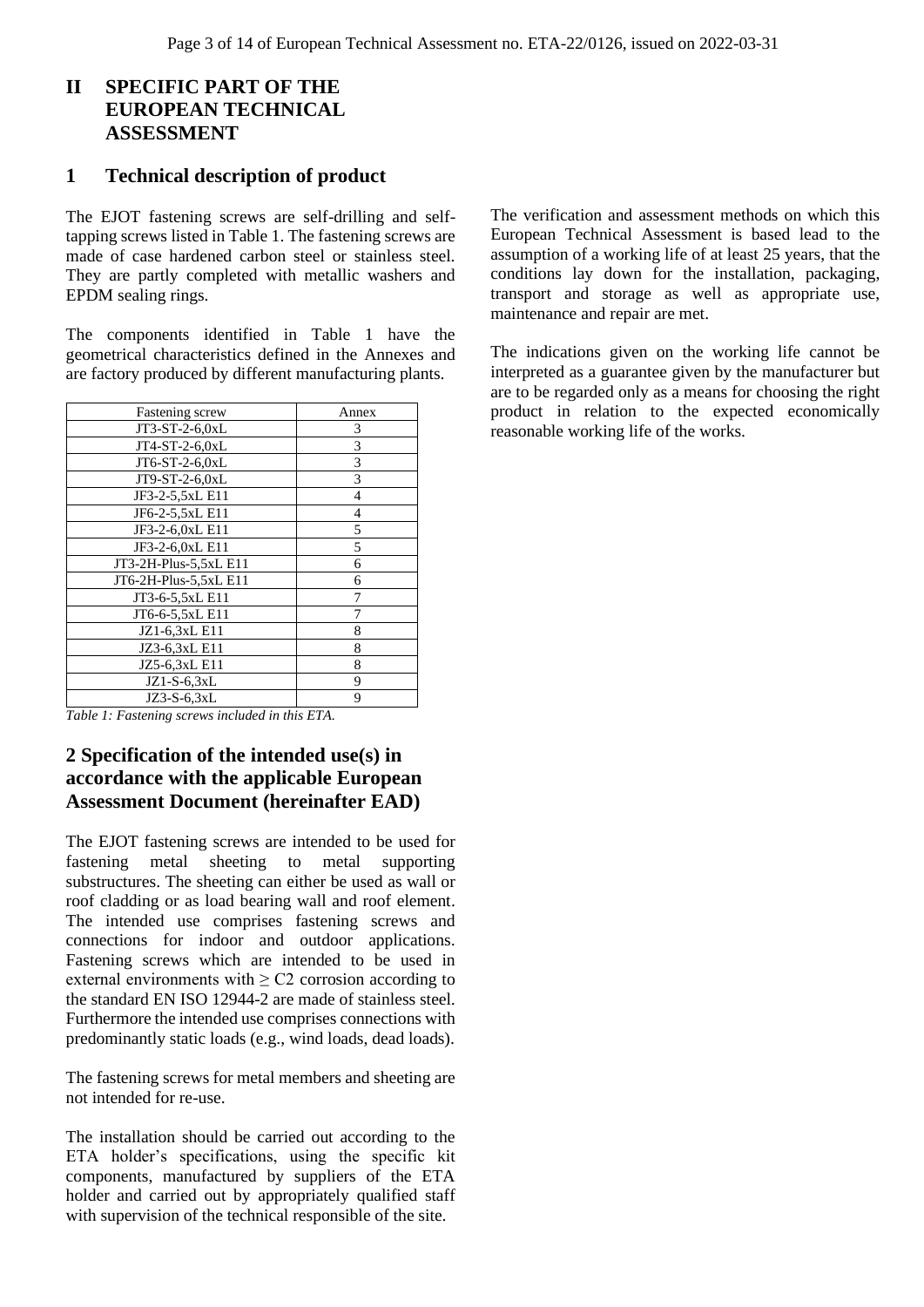### **3 Performance of the product and references to the methods used for its assessment.**

|                  | <b>Characteristic</b>                                                              | <b>Assessment of characteristic</b>                                                                                                                                                                                                            |  |  |  |  |
|------------------|------------------------------------------------------------------------------------|------------------------------------------------------------------------------------------------------------------------------------------------------------------------------------------------------------------------------------------------|--|--|--|--|
| 3.1              | Mechanical resistance and stability (BWR 1)                                        |                                                                                                                                                                                                                                                |  |  |  |  |
|                  | Shear resistance of the connection                                                 | See information in annex 3-9                                                                                                                                                                                                                   |  |  |  |  |
|                  | Tension resistance of the connection                                               | See information in annex 3-9                                                                                                                                                                                                                   |  |  |  |  |
|                  | Design resistance in case of combined tension and<br>shear forces (interaction)    | See information in annex 3-9                                                                                                                                                                                                                   |  |  |  |  |
|                  | Check of deformation capacity in case of<br>constraining forces due to temperature | See information in annex 3-9                                                                                                                                                                                                                   |  |  |  |  |
|                  | Durability                                                                         | No performance assessed                                                                                                                                                                                                                        |  |  |  |  |
| 3.2 <sub>1</sub> | Safety in case of fire (BWR 2)                                                     |                                                                                                                                                                                                                                                |  |  |  |  |
|                  | Reaction to fire.                                                                  | The EJOT fastening screws are classified as<br><b>Euroclass A1</b> in accordance with EN 13501-1<br>and Commission Delegated Regulation2016/364 on<br>the basis of EC Decision 96/603/EC (as amended)<br>without the need for further testing. |  |  |  |  |

### **3.8 Methods of verification**

The product is fully covered by EAD EAD 330046-01- 0602.

### **3.9 General aspects related to the fitness for use of the product.**

The European Technical Assessment is issued for the product based on agreed data/information, deposited with ETA-Danmark, which identifies the product that has been assessed and judged. Changes to the product or production process, which could result in this deposited data/information being incorrect, should be notified to

ETA-Danmark before the changes are introduced. ETA-Danmark will decide if such changes affect the ETA and consequently the validity of the CE marking based on the ETA and if so whether further assessment or alterations to the ETA, shall be necessary.

The EJOT fastening screws JT, JF and JZ are manufactured in accordance with the provisions of this European Technical Assessment using the manufacturing processes as identified in the inspection of the plant by the notified inspection body and laid down in the technical documentation.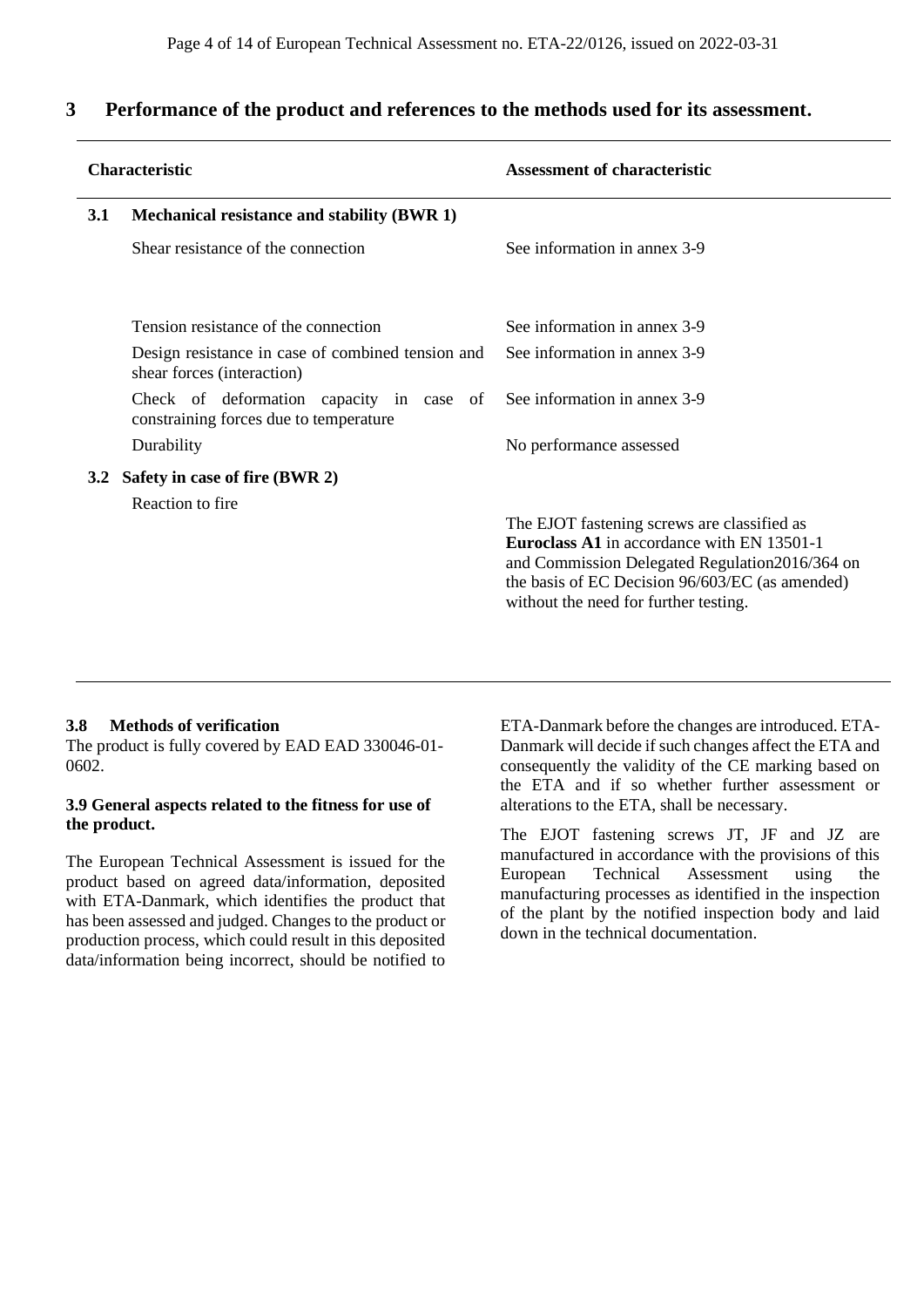# **4 Assessment and verification of constancy of performance (hereinafter AVCP) system applied, with reference to its legal base.**

### **4.1 AVCP system**

According to the decision 1998/214/ECEC of the European Commission, as amended by 2001/596/EC, the system(s) of assessment and verification of constancy of performance (see Annex III to Regulation (EU) No 305/2011) is 2+.

## **5 Technical details necessary for the implementation of the AVCP system, as foreseen in the applicable EAD.**

Technical details necessary for the implementation of the AVCP system are laid down in the control plan deposited at ETA-Danmark prior to CE marking.

Issued in Copenhagen on 2022-03-28 by Thomas Bruun Managing Director, ETA-Danmark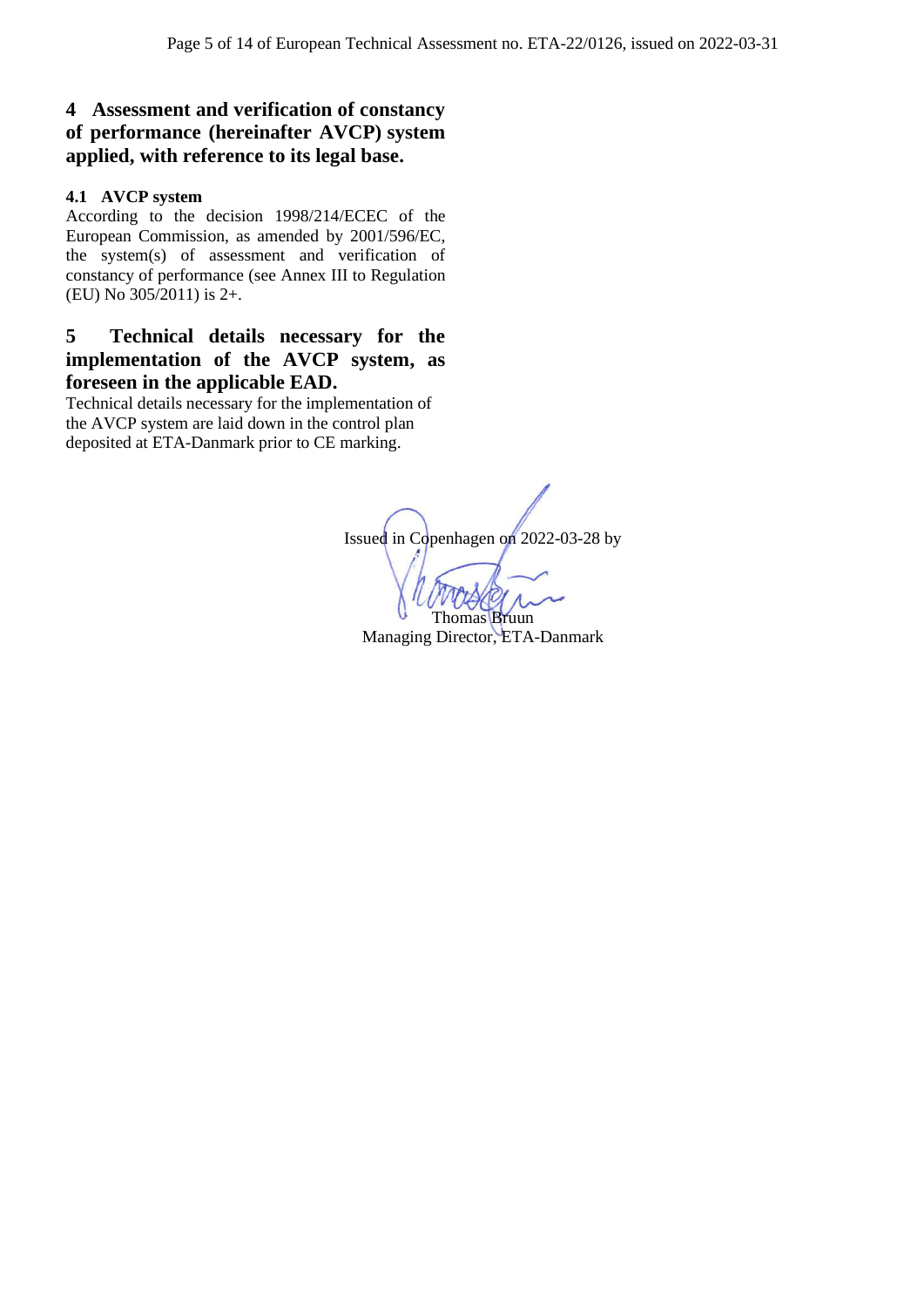

### **Materials and dimensions**

Design relevant materials and dimensions are indicated in the Annexes of the fastening screws:

| Fastener         | Material of the fastening screw           |
|------------------|-------------------------------------------|
| Washer           | Material of the sealing washer            |
| Component I      | Material of the metal member and sheeting |
| Component II     | Material of the supporting structure      |
| t <sub>N,I</sub> | Thickness of component I                  |
| $t_{\rm N,II}$   | Thickness of component II made of metal   |

dpd Pre-drill diameter of component II M<sub>t,nom</sub> Tightening torque of the fastening screw

The thickness t<sub>N,II</sub> corresponds to the load-bearing screw-in length of the fastening screw in component II, if the load-bearing screw-in length does not cover the entire component thickness.

### **Component I**

The component to be fastened is made of steel or aluminium. It is thicker than the supporting structure (ti ≥ 3.0 mm or ti ≥ 5.0 mm for screws with countersunk head). Therefore component I is not expected to have the limiting resistance within the connection. This has to be ensured be the user of this ETA. The components are usually pre-punched. The range of the prepunch diameter can be found on the individual annex of the fastener.

### **Component II**

The fastening is made to metallic supporting structures. Steel S235 to S275 according to EN 10025-1 S280GD to S450GD according to EN 10346 HX350LAD to HX460LAD according to EN 10346 Aluminium (Rm  $\geq$  145 N/mm<sup>2</sup> to  $\geq$  245 N/mm<sup>2</sup>)

### **Performance characteristics**

The design relevant performance characteristics of a connection are indicated in the Annexes of the fastening screws.

NR,k Characteristic value of tension resistance V<sub>R,k</sub> Characteristic value of shear resistance

In some cases, component-specific performance characteristics are indicated for an individual calculation in the design relevant performance characteristics of a connection:

| $N_{R,I,k}$  | Characteristic value of pull-through resistance for component I  |
|--------------|------------------------------------------------------------------|
| $N_{R,II,k}$ | Characteristic value of pull-out resistance for component II     |
| $V_{R,I,k}$  | Characteristic value of hole bearing resistance for component I  |
| $V_{R,II,k}$ | Characteristic value of hole bearing resistance for component II |

### Terms and explanations

**Annex 1** Fastening screws JT, JF and JZ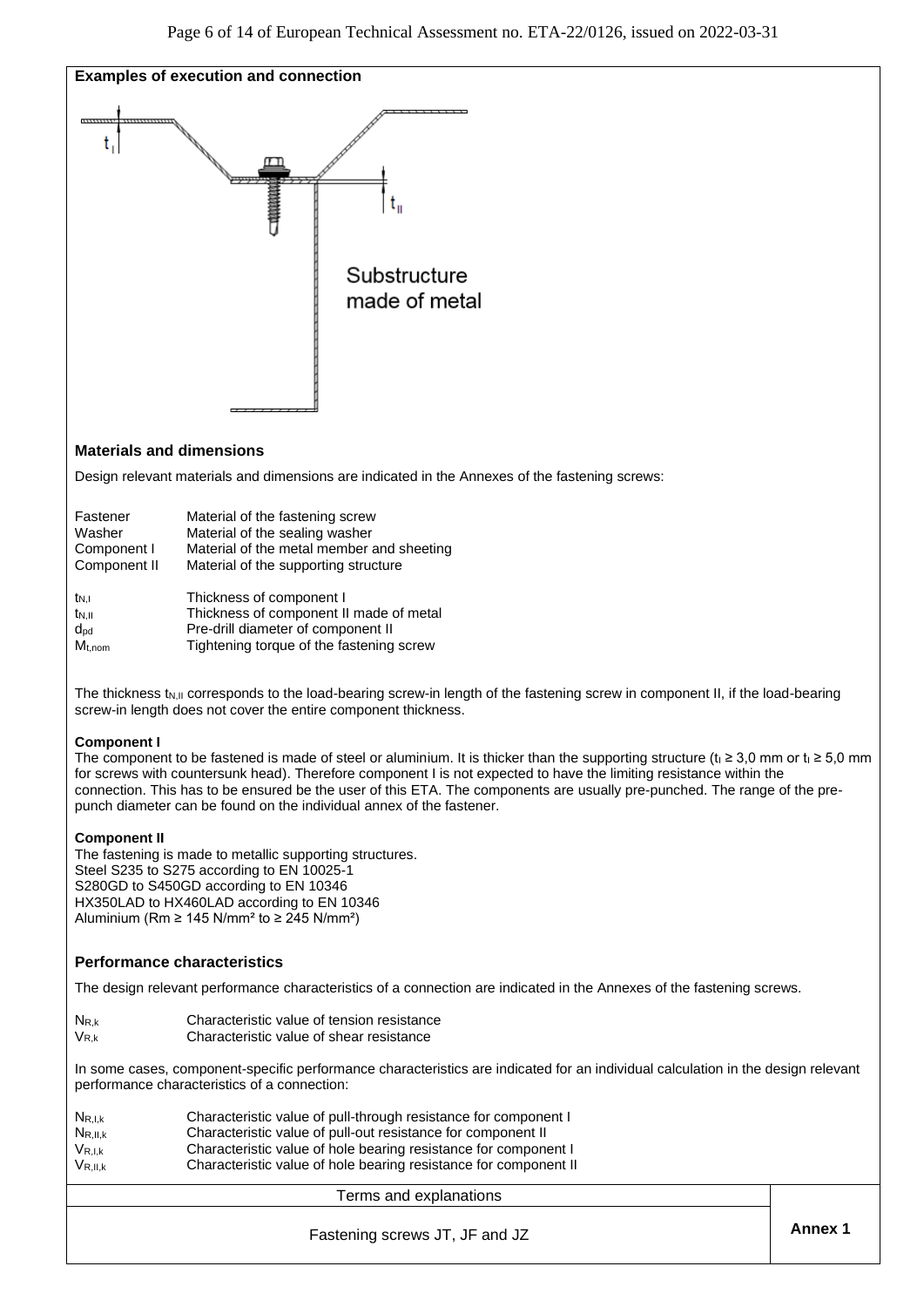

### **Design values**

The design values of tension and shear resistance of a connection have to be determined as following:

| $N_{R,d}$ | Design value of tension resistance |
|-----------|------------------------------------|
| $V_{R,d}$ | Design value of shear resistance   |
| γм        | Partial safety factor              |

The recommended partial safety factor γ<sub>M</sub> is 1,33, provided no partial safety factor is given in national regulations or national Annexes to Eurocode 3.

### **Special conditions**

If the component thickness  $t_{N,l}$  or  $t_{N,l}$  lies in between two indicated component thicknesses, the characteristic value may be calculated by linear interpolation.

For asymmetric components II made of metal (e.g. Z- or C-shaped profiles) with component thickness t<sub>N,II</sub> < 3 mm, the characteristic value  $N_{R,k}$  has to be reduced to 70%.

In case of combined loading by tension and shear forces the following interaction, equation has to be taken into account:

$$
\frac{N_{S,d}}{N_{R,d}} + \frac{V_{S,d}}{V_{R,d}} \leq 1.0
$$

 NS,d Design value of the applied tension forces  $V_{S,d}$  Design value of the applied shear forces

### **Installation conditions**

The installation is carried out according to manufacturer`s instruction.

The load-bearing screw-in length of the fastening screw specified by the manufacturer has to be taken into account.

The fastening screws have to be processed with suitable drill driver (e.g., cordless drill driver with depth control). The use of impact wrench is not allowed.

The fastening screws have to be fixed rectangular to the surface of the component.

Component I and component II have to be in direct contact to each other. The use of compression resistant thermal insulation strips up to a thickness of 3 mm is allowed.

### Design, Installation and additional provisions

**Annex 2** Fastening screws JT, JF and JZ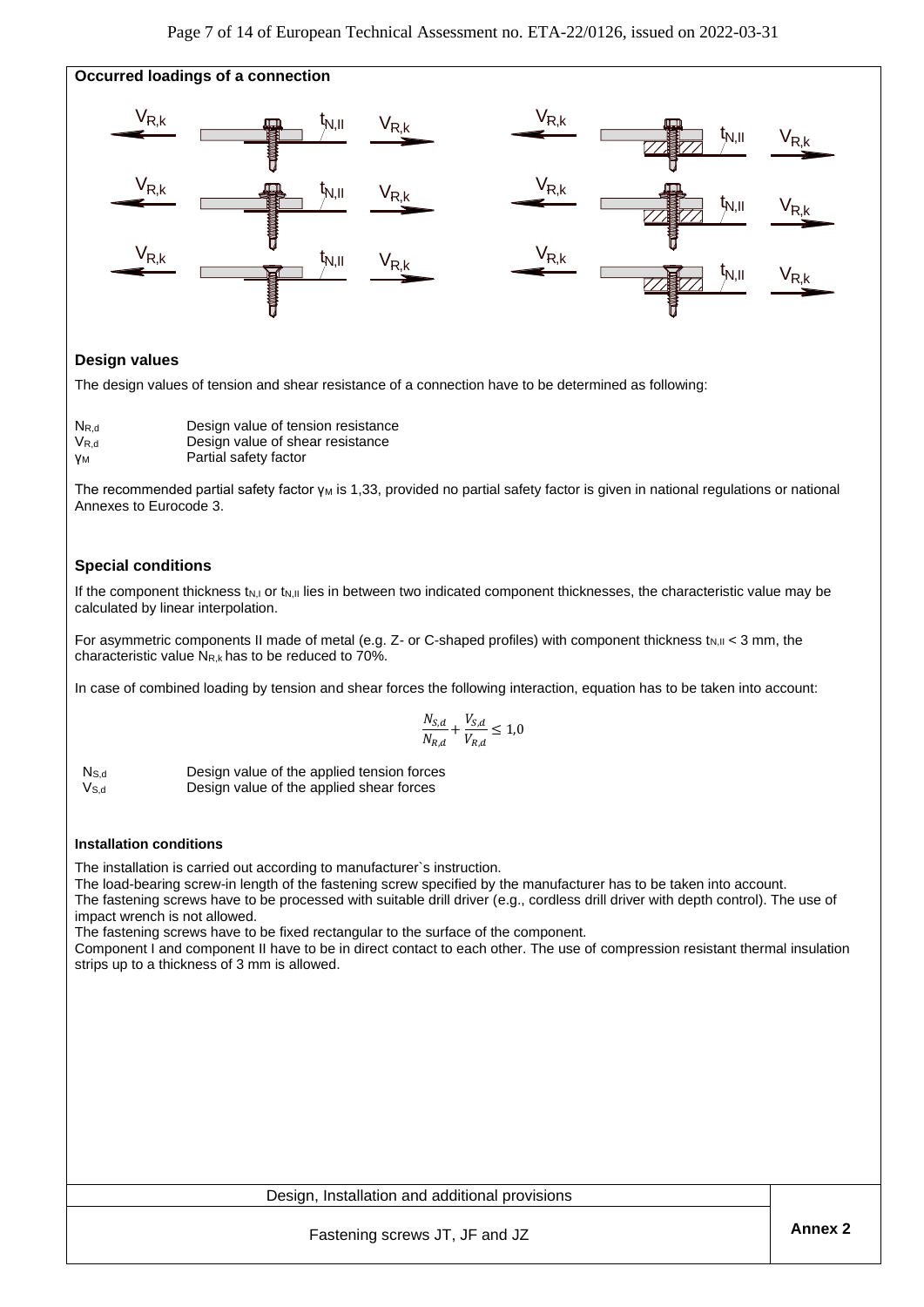

### **Table 1.1: Single-layer supporting structure made of S235 or S280GD to S350GD**

|        | $t_{N,II}$ [mm]                     | 0,40 | 0,50 | 0.55 | 0,60 | 0,63 | 0,70 | 0,75 | 0.88 | 1,00 | 1,13 | 1,25 | 1,50 |
|--------|-------------------------------------|------|------|------|------|------|------|------|------|------|------|------|------|
| S280GD | $N_{R,k,II}$ <sup>1,2</sup><br>[kN] | 0,53 | 0,75 | 0,77 | 0,79 | 0,80 | 0,95 | 1,05 | 1,35 | 1,63 | 1,96 | 2,26 | 3,02 |
|        | $V_{R,k,II}^2$<br>[kN]              | 0,61 | 0,91 | 1,01 | 1,12 | 1,17 | 1,46 | 1,67 | 2,01 | 2,32 | 2,84 | 3,32 | 4,59 |

<sup>1</sup> For  $t_{\text{N,II}}$  from S320GD or S350GD, the values may be increased by 8.3%.

<sup>2</sup> Steel applications only for JT3-S-2-6,0xL and JT6-S-2-6,0xL.

### **Table 1.2: Two-layer supporting structure made of S235 or S280GD to S350GD**

|        | $t_{N,II}$ [mm]                                                                                | $2 \times 0,63$ | $2 \times 0,70$ | $2 \times 0,75$ | $2 \times 0,88$ | $2 \times 1,00$ |
|--------|------------------------------------------------------------------------------------------------|-----------------|-----------------|-----------------|-----------------|-----------------|
| S280GD | $N_{R,k,II}$ <sup>1,2</sup><br>[kN]                                                            | 0,80            | 0,95            | 2,09            | 2,91            | 3.73            |
|        | $V_{R,k,II}^2$<br>[kN]                                                                         | 1,17            | 1,46            | 1,67            | 2,01            | 2,32            |
|        | <sup>1</sup> For t <sub>N II</sub> from S320GD or S350GD, the values may be increased by 8.3%. |                 |                 |                 |                 |                 |

<sup>2</sup> Steel applications only for JT3-S-2-6,0xL and JT6-S-2-6,0xL.

### **Table 1.3: Single-layer aluminum alloy supporting structure according to EN 573**

|                         | $t_{N,II}$ [mm]                                                                             | 0,40 | 0,50                     | 0,60 | 0,70 | 0,80 | 0,90 | 1,00 | 1,10 | 1,20 | 1,50 | 2,00 |
|-------------------------|---------------------------------------------------------------------------------------------|------|--------------------------|------|------|------|------|------|------|------|------|------|
| $165$ N/mm <sup>2</sup> | $N_{R,k,II}$ <sup>1</sup><br>[kN]                                                           | 0,22 | 0,28                     | 0,35 | 0,43 | 0,50 | 0,58 | 0,68 | 0,77 | 0,86 | 1,18 | 1,81 |
| $R_{m}$ $\geq$          | $V_{R,k, II}$ <sup>1</sup><br>[kN]                                                          |      | $\overline{\phantom{0}}$ |      |      | 0,71 | 0,98 | 1,24 | 1,51 | 1,78 | 2,59 | 3,93 |
| $215$ N/mm <sup>2</sup> | $N_{R,k,II}$ <sup>1</sup><br>[kN]                                                           | 0,29 | 0,37                     | 0,46 | 0,55 | 0,64 | 0,75 | 0,87 | 1,00 | 1,12 | 1,53 | 2,33 |
| $R_{m}$ $\geq$          | $V_{R,k, II}$ <sup>1</sup><br>[kN]                                                          |      |                          |      |      | 0,91 | 1,25 | 1,59 | 1,93 | 2,27 | 3,29 | 4,99 |
|                         | For aluminum with tensile strengths between the specified values, interpolation is allowed. |      |                          |      |      |      |      |      |      |      |      |      |

Characteristic capacities of the fastener

**Annex 3** JT3-ST-2-6,0xL, JT4-ST-2-6,0xL, JT6-ST-2-6,0xL and JT9-ST-2-6,0xL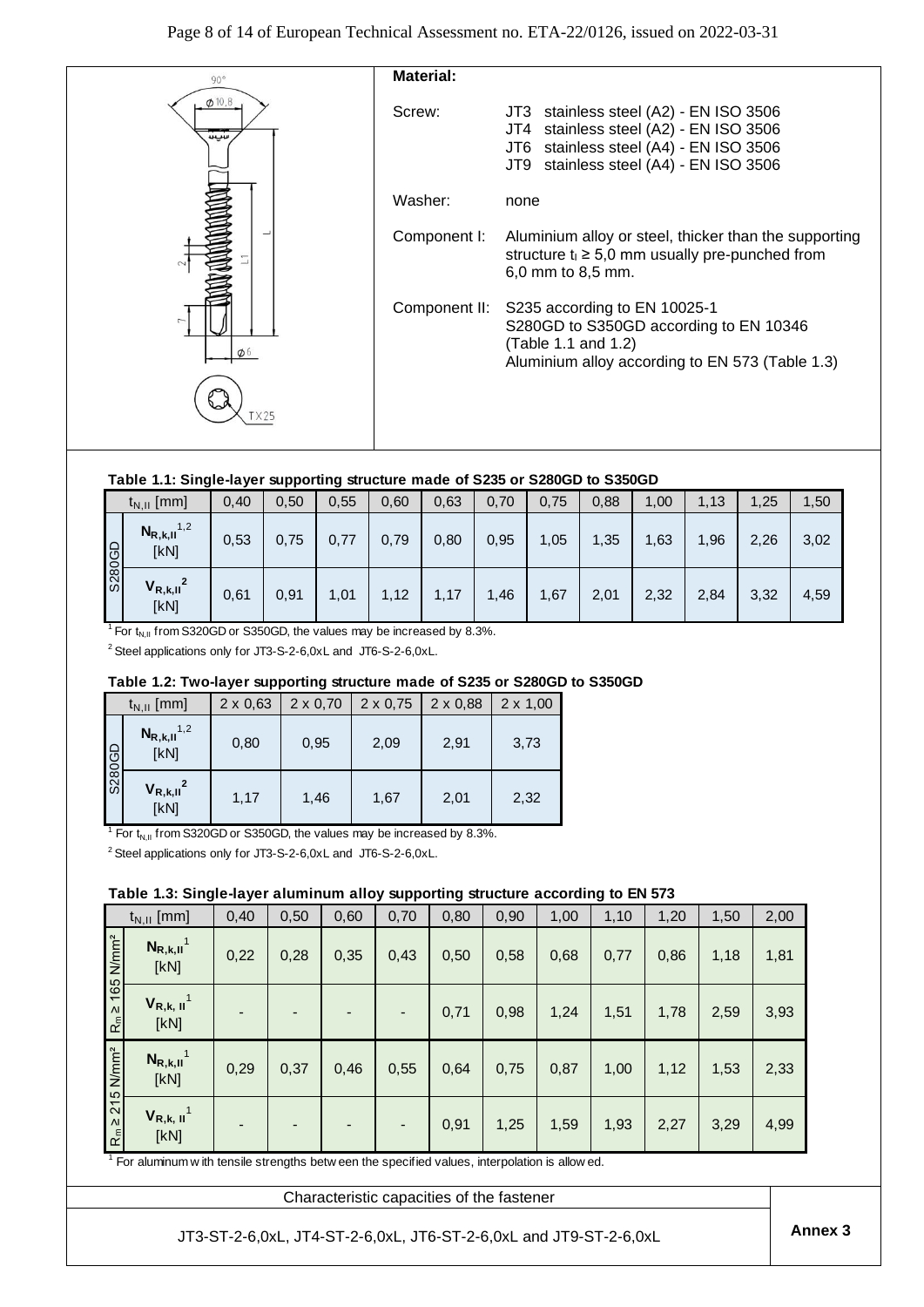

### **Table 2.1: Single-layer supporting structure made of S280GD to S350GD**

|               | $t_{N,II}$ [mm]      | 0,40 | 0,50 | 0.55 | 0,60 | 0,63 | 0,70 | 0,75 | 0.88 | 1,00 |
|---------------|----------------------|------|------|------|------|------|------|------|------|------|
| <b>S280GD</b> | $N_{R,k,II}$<br>[kN] | 0,60 | 0,82 | 0.94 | 1,07 | 1,14 | 1,32 | 1,44 | 1,80 | 2,14 |
|               | $V_{R,k,II}$<br>[kN] | 0,86 | 0,97 | 1,03 | 1,08 | 1,13 | 1,67 | 2,06 | 2,17 | 2,28 |

<sup>1</sup> For  $t_{\text{N,II}}$  from S320GD or S350GD, the values may be increased by 8.3%.

### **Table 2.2: Two-layer supporting structure made of S280GD to S350GD**

|               | $t_{N,II}$ [mm]      | $2 \times 0,63$ | $2 \times 0,70$ | $2 \times 0,75$ | $2 \times 0,88$ | $2 \times 1,00$ |
|---------------|----------------------|-----------------|-----------------|-----------------|-----------------|-----------------|
| <b>GD082S</b> | $N_{R,k,II}$<br>[KN] | 2,11            | 2,52            | 2,88            | 3,52            | $\blacksquare$  |
|               | $V_{R,k,II}$<br>[kN] | 1,13            | 1,67            | 2,06            | 2,17            | $\blacksquare$  |

<sup>1</sup> For  $t_{N,II}$  from S320GD or S350GD, the values may be increased by 8.3%.

### **Table 2.3: Single-layer aluminum alloy supporting structure according to EN 573**

|                                  | $t_{N,II}$ [mm]                                                                               | 0,40 | 0,50 | 0,60 | 0,70 | 0,80 | 0,90 | 1,00 | 1,10 | 1,20 | 1,50 | 2,00 |
|----------------------------------|-----------------------------------------------------------------------------------------------|------|------|------|------|------|------|------|------|------|------|------|
| $R_m \ge 165$ N/mm <sup>2</sup>  | $N_{R,k,II}$ <sup>1</sup><br>[kN]                                                             | 0,24 | 0,35 | 0,45 | 0,58 | 0,69 | 0,80 | 0,91 | 1,02 | 1,13 | 1,63 | 1,63 |
|                                  | $V_{R,k, II}$ <sup>1</sup><br>[kN]                                                            |      | 0,37 | 0,68 | 1,00 | 1,31 | 1,62 | 1,93 | 2,25 | 2,56 | 3,50 | 5,07 |
|                                  | $N_{R,k,II}$ <sup>1</sup><br>[kN]                                                             | 0,31 | 0,46 | 0,60 | 0,75 | 0,89 | 1,04 | 1,18 | 1,33 | 1,47 | 2,12 | 2,12 |
| $R_m \geq 215$ N/mm <sup>2</sup> | $V_{R,k, II}$ <sup>1</sup><br>[kN]                                                            |      | 0,48 | 0,88 | 1,28 | 1,66 | 2,07 | 2,47 | 2,87 | 3,27 | 4,46 | 6,45 |
|                                  | For aluminum with tensile strengths betw een the specified values, interpolation is allow ed. |      |      |      |      |      |      |      |      |      |      |      |

Characteristic capacities of the fastener

**Annex 4** JF3-(FR/LT)-2-5,5xL E11 and JF6-(FR/LT)-2-5,5xL E11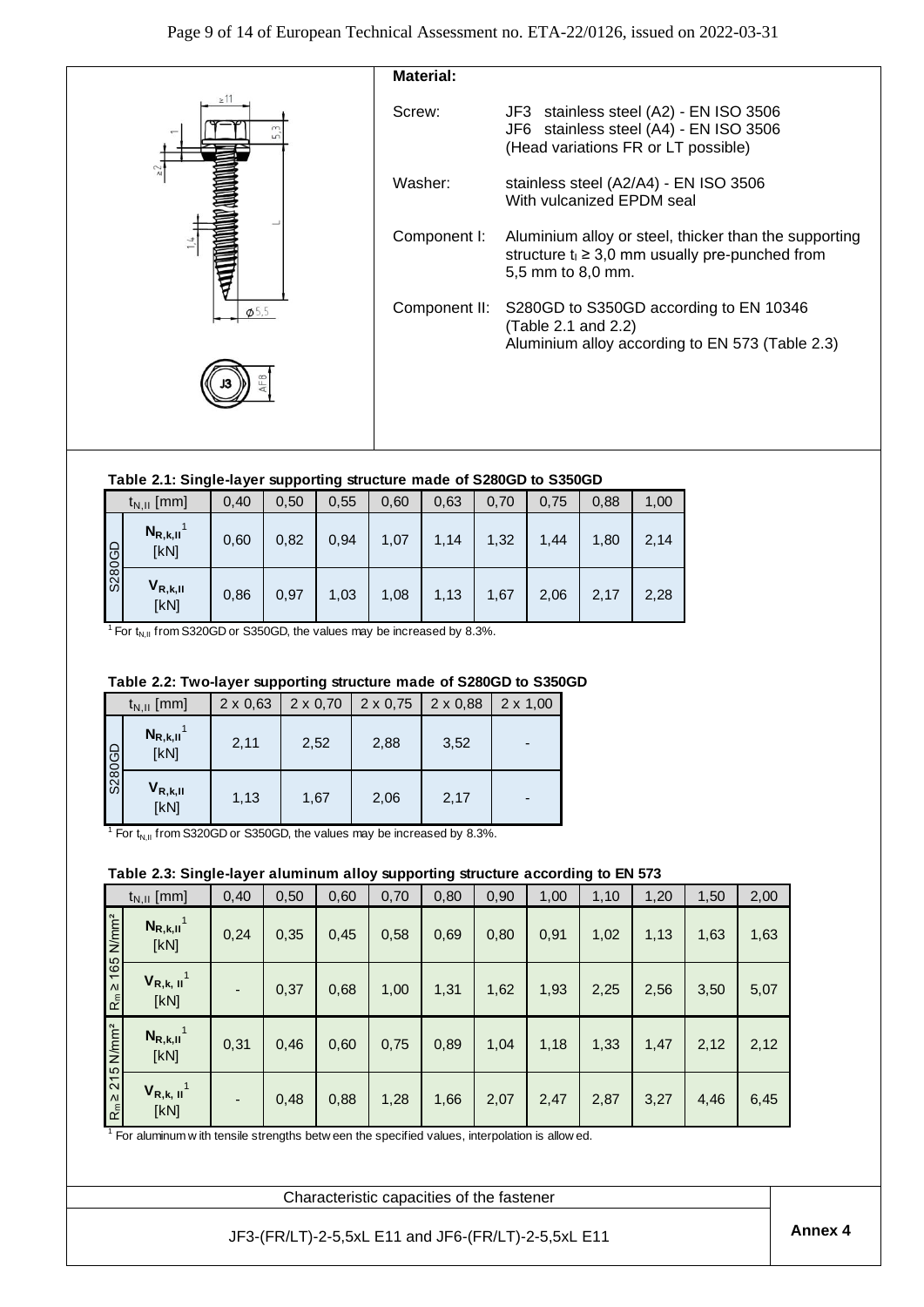

### **Table 3.1: Single-layer supporting structure made of S280GD to S350GD**

|               | $t_{N,II}$ [mm]      | 0,40 | 0,50 | 0.55              | 0,60                | 0.63                | 0,70              | 0,75 | 0,88              | 1,00              |
|---------------|----------------------|------|------|-------------------|---------------------|---------------------|-------------------|------|-------------------|-------------------|
| <b>GD082S</b> | $N_{R,k,II}$<br>[KN] | 0,59 | 0,80 | 0,97 <sup>1</sup> | $1,14$ <sup>1</sup> | $1,24$ <sup>1</sup> | 1,47 <sup>1</sup> | 1,64 | 1,95 <sup>1</sup> | 2,23 <sup>1</sup> |
|               | $V_{R,k,II}$<br>[kN] | 0,95 | 1,16 | 1,29              | 1,43                | 1,57                | 1,88              | 2,11 | 2,30              | 2,48              |

<sup>1</sup> For  $t_{\text{N,II}}$  from S320GD or S350GD, the values may be increased by 8.3%.

### **Table 3.2: Two-layer supporting structure made of S280GD to S350GD**

|               | $t_{N,II}$ [mm]                   | $2 \times 0,63$ | $2 \times 0,70$ | $2 \times 0,75$ | $2 \times 0,88$ | $2 \times 1,00$ |
|---------------|-----------------------------------|-----------------|-----------------|-----------------|-----------------|-----------------|
| <b>GD082S</b> | $N_{R,k,II}$ <sup>1</sup><br>[KN] | 1,24            | 1,47            | 1,64            | 1,95            |                 |
|               | $V_{R,k,II}$<br>[kN]              | 1,57            | 1,88            | 2,11            | 2,30            |                 |

<sup>1</sup> For  $t_{N,II}$  from S320GD or S350GD, the values may be increased by 8.3%.

### **Table 3.3: Single-layer aluminum alloy supporting structure according to EN 573**

|                   | $t_{N,II}$ [mm]                                                                              | 0,40 | 0,50 | 0,60 | 0,70 | 0,80 | 0,90 | 1,00 | 1,10 | 1,20 | 1,50 | 2,00 |
|-------------------|----------------------------------------------------------------------------------------------|------|------|------|------|------|------|------|------|------|------|------|
| $N/mm^2$          | $N_{R,k,II}$ <sup>1</sup><br>[kN]                                                            | 0,20 | 0,36 | 0,50 | 0,63 | 0,77 | 0,82 | 0,87 | 1,11 | 1,35 | 1,57 | 1,57 |
| 165<br>$R_m \geq$ | $V_{R,k, II}$ <sup>1</sup><br>[kN]                                                           | 0,32 | 0,48 | 0,66 | 0,83 | 1,01 | 1,12 | 1,23 | 1,51 | 1,80 | 2,65 | 2,65 |
| N/mm <sup>2</sup> | $N_{R,k,II}$ <sup>1</sup><br>[kN]                                                            | 0,21 | 0,47 | 0,65 | 0,82 | 1,00 | 1,07 | 1,14 | 1,42 | 1,70 | 2,04 | 2,04 |
| 215<br>$R_m \ge$  | $V_{R,k, II}$ <sup>1</sup><br>[kN]                                                           | 0,35 | 0,63 | 0,86 | 1,09 | 1,32 | 1,47 | 1,61 | 1,98 | 2,35 | 3,45 | 3,45 |
|                   | For aluminum w ith tensile strengths between the specified values, interpolation is allowed. |      |      |      |      |      |      |      |      |      |      |      |

Characteristic capacities of the fastener

**Annex 5** JF3-(FR/LT)-2-6,0xL E11 and JF6-(FR/LT)-2-6,0xL E11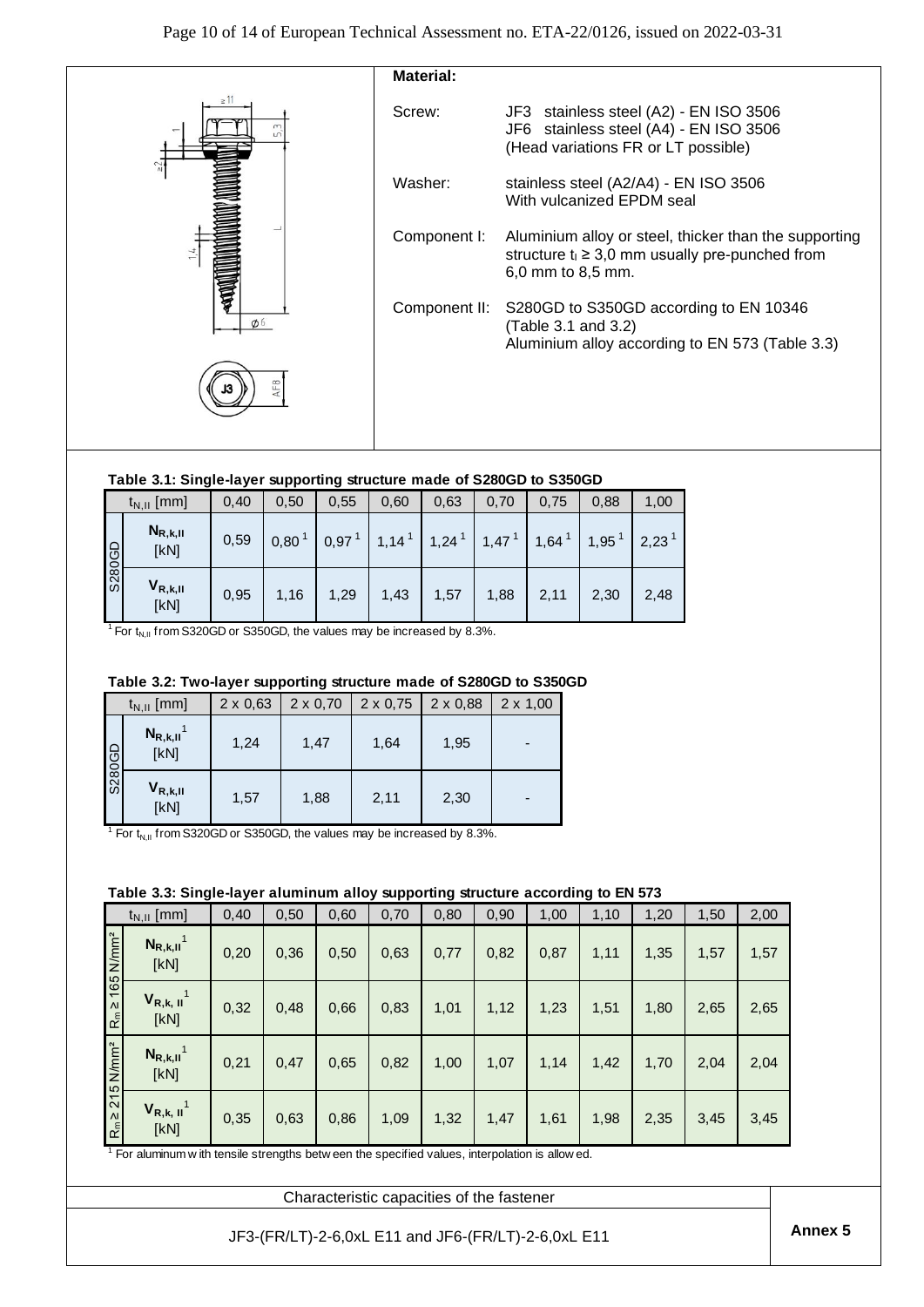

#### **Table 4.1: Single-layer supporting structure made of S235 to S275, S280GD to S450GD or HX350LAD to HX460LAD**

|        | $t_{N,II}$ [mm]      | 0,40 | 0,50 | 0,55 | 0,60 | 0.63 | 0,70 | 0,75 | 0,88 | 1,00 | 1,13 | 25, ا | ,50  |
|--------|----------------------|------|------|------|------|------|------|------|------|------|------|-------|------|
| S280GD | $N_{R,k,II}$<br>[kN] | 0,30 | 0,41 | 0,47 | 0,53 | 0.56 | 0,66 | 0,73 | ,06  | 1,40 | 1,71 | 1,99  | 2,59 |
|        | $V_{R,k,II}$<br>[kN] | 0,59 | 0,81 | 0,91 | 0,93 | 1,05 | 1,42 | ,69  | 2,17 | 2,61 | 2,98 | 3,32  | 3,60 |

<sup>1</sup> For  $t_{\text{NII}}$  from S320GD to S450GD respectively HX340LAD to HX460LAD, the values may be increased by 8.3%.

### **Table 4.2: Two-layer supporting structure made of S235 to S275, S280GD to S450GD or HX350LAD to HX460LAD**

|        | $t_{N,II}$ [mm]                   | $2 \times 0,63$ |      | $2 \times 0.70$   2 $\times$ 0.75   2 $\times$ 0.88 |      | $2 \times 1,00$ |
|--------|-----------------------------------|-----------------|------|-----------------------------------------------------|------|-----------------|
| S280GD | $N_{R,k,II}$ <sup>1</sup><br>[kN] | 1.01            | 1.46 | 1.78                                                | 2.31 | 2.84            |
|        | $V_{R,k,II}$<br>[kN]              | 2.22            | 2,83 | 3.27                                                | 3,65 | 4,00            |

<sup>1</sup> For t<sub>N,II</sub> from S320GD to S450GD respectively HX340LAD to HX460LAD, the values may be increased by 8.3%.

### **Table 4.3: Single-layer aluminum alloy supporting structure according to EN 573**

|                                  | $t_{N,II}$ [mm]                                                                               | 0,40  | 0,50 | 0,60 | 0,70 | 0,80 | 0,90 | 1,00 | 1,10 | 1,20 | 1,50 | 2,00 |
|----------------------------------|-----------------------------------------------------------------------------------------------|-------|------|------|------|------|------|------|------|------|------|------|
| $R_m \ge 165$ N/mm <sup>2</sup>  | $N_{R,k,II}$ <sup>1</sup><br>[kN]                                                             | 0,14  | 0,21 | 0,28 | 0,36 | 0,43 | 0,50 | 0,56 | 0,65 | 0,73 | 0,91 | 0,91 |
|                                  | $V_{R,k, II}$ <sup>1</sup><br>[kN]                                                            | 0, 15 | 0,36 | 0,48 | 0,59 | 0,71 | 0,93 | 1,14 | 1,26 | 1,38 | 1,73 | 2,65 |
| $R_m \geq 215$ N/mm <sup>2</sup> | $N_{R,k,II}$ <sup>1</sup><br>[kN]                                                             | 0,19  | 0,28 | 0,37 | 0,47 | 0,56 | 0,65 | 0,73 | 0,84 | 0,95 | 1,19 | 1,19 |
|                                  | $V_{R,k, II}$ <sup>1</sup><br>[KN]                                                            | 0,20  | 0,47 | 0,62 | 0,77 | 0,92 | 1,21 | 1,49 | 1,64 | 1,79 | 2,25 | 3,45 |
|                                  | For aluminum with tensile strengths betw een the specified values, interpolation is allow ed. |       |      |      |      |      |      |      |      |      |      |      |

Characteristic capacities of the fastener

**Annex 6** JT3-(FR)-2H-Plus-5,5xL E11 and JT6-(FR)-2H-Plus-5,5xL E11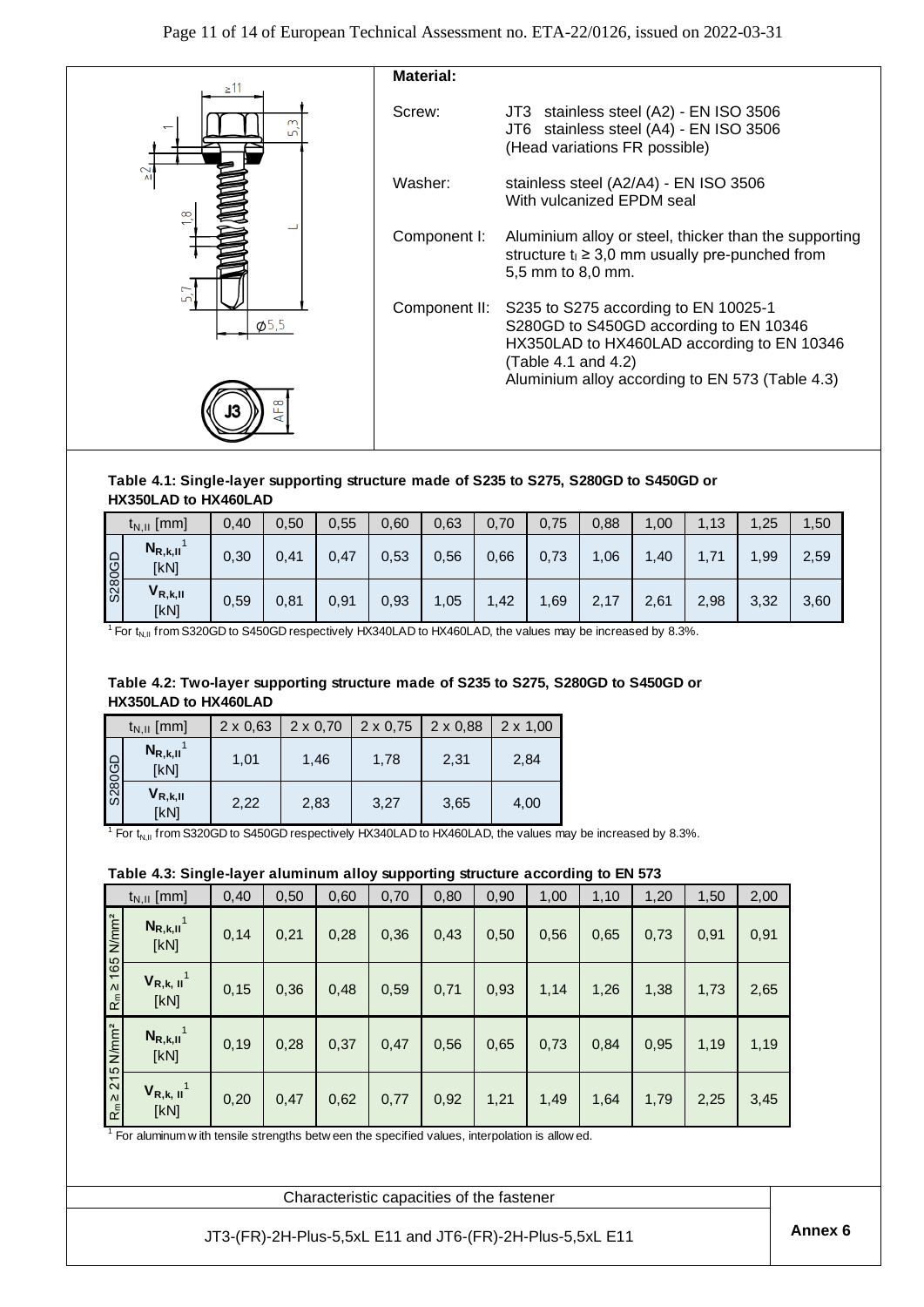

#### **Table 5.1: Single-layer supporting structure made of S235 to S355, S280GD to S350GD or HX350LAD to HX460LAD**

|        | $t_{N,II}$ [mm]      | 1,50 | 2,00 | 2,50 | 3,00 | 4,00 | 5,00                     | 6,00           |
|--------|----------------------|------|------|------|------|------|--------------------------|----------------|
| S280GD | $N_{R,k,II}$<br>[kN] | 1,90 | 2,60 | 4,23 | 5,01 | 7,04 |                          | -              |
|        | $V_{R,k,II}$<br>[kN] | 2,20 | 3,33 | 3,68 | 4,03 | 4,73 | $\overline{\phantom{0}}$ | $\blacksquare$ |

### **Table 5.2: Single-layer aluminum alloy supporting structure according to EN 573**

|                                  | $t_{N,II}$ [mm]                                                                                    | 2,00 | 2,50 | 3,00 | 4,00 | 5,00 | 6,00 |  |
|----------------------------------|----------------------------------------------------------------------------------------------------|------|------|------|------|------|------|--|
| 165 N/mm <sup>2</sup>            | $N_{R,k,II}$ <sup>1</sup><br>[kN]                                                                  | 1,03 | 1,68 | 2,33 | 2,63 | 2,63 |      |  |
| $R_{m}$ $\geq$                   | $V_{R,k, II}$ <sup>1</sup><br>[kN]                                                                 | 2,56 | 2,83 | 3,10 | 3,63 | 3,63 |      |  |
|                                  | $N_{R,k,II}$ <sup>1</sup><br>[KN]                                                                  | 1,35 | 2,20 | 3,04 | 4,73 | 4,73 |      |  |
| $R_m \geq 215$ N/mm <sup>2</sup> | $V_{R,k, II}$ <sup>1</sup><br>[kN]                                                                 | 3,33 | 3,68 | 4,03 | 4,73 | 4,73 |      |  |
|                                  | $1$ For aluminum w ith tensile strengths betw een the specified values, interpolation is allow ed. |      |      |      |      |      |      |  |

Characteristic capacities of the fastener

**Annex 7** JT3-(FR)-6-5,5xL E11 and JT6-(FR)-6-5,5xL E11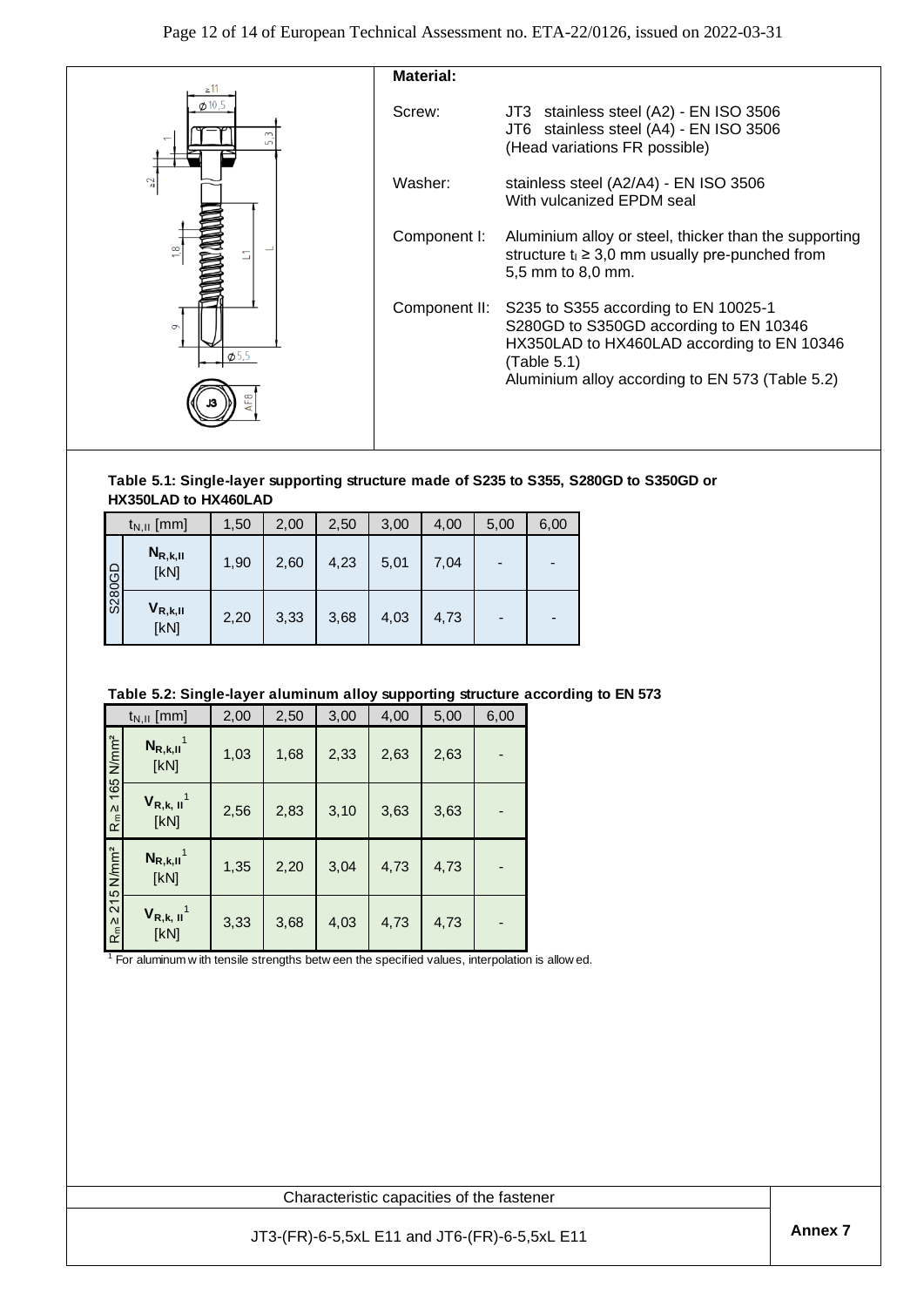

### **Table 6.1: Single-layer supporting structure made of S235 to S355, S280GD to S450GD or HX350LAD to HX460LAD**

|        | $t_{N,II}$ [mm]                   | 1,25              | 1,50 | 2,00 | 3,00 | 4,00              | 5,00  | 6,00              |
|--------|-----------------------------------|-------------------|------|------|------|-------------------|-------|-------------------|
|        | $d_{\rm pd}$ [mm]                 | $\varnothing$ 5.0 |      |      |      | $\varnothing$ 5.3 |       | $\varnothing$ 5,5 |
| S280GD | $N_{R,k,II}$ <sup>1</sup><br>[kN] | 2,00              | 2,70 | 3,60 | 6,00 | 8,80              | 11,60 | 13,40             |
|        | $V_{R,k,II}$ <sup>1</sup><br>[kN] | 5,11              | 5,43 | 6,06 | 6,40 | 6,74              | 7,08  | 7,42              |

### **Table 6.2: Single-layer aluminum alloy supporting structure according to EN 573**

|                                                                   | $d_{\rm pd}$ [mm]                                                                                           |      | $\varnothing$ 5,0 |       |      | $\varnothing$ 5,3 |                                                | $\varnothing$ 5,5 |      |                   |  |
|-------------------------------------------------------------------|-------------------------------------------------------------------------------------------------------------|------|-------------------|-------|------|-------------------|------------------------------------------------|-------------------|------|-------------------|--|
|                                                                   | $N_{R,k,II}$ <sup>1</sup><br>[kN]                                                                           | 2,00 | 2,70              | 3,60  | 6,00 | 8,80              | 11,60                                          | 13,40             |      |                   |  |
| <b>G5082S</b>                                                     | $V_{R,k,II}$ <sup>1</sup><br>[KN]                                                                           | 5,11 | 5,43              | 6,06  | 6,40 | 6,74              | 7,08                                           | 7,42              |      |                   |  |
|                                                                   | <sup>1</sup> S275 to S355, S390GD to S450GD and HX340LAD to HX460LAD only for JZ5-6,3xL.                    |      |                   |       |      |                   |                                                |                   |      |                   |  |
|                                                                   |                                                                                                             |      |                   |       |      |                   |                                                |                   |      |                   |  |
|                                                                   | Table 6.2: Single-layer aluminum alloy supporting structure according to EN 573<br>$t_{N,II}$ [mm]          | 1,20 | 1,50              | 2,00  | 2,50 | 3,00              | 4,00                                           | 5,00              | 6,00 | 7,00              |  |
|                                                                   | $d_{pd}$ [mm]                                                                                               |      |                   | Ø 4,5 |      | $\varnothing$ 5,0 |                                                | $\varnothing$ 5,3 |      | $\varnothing$ 5,5 |  |
|                                                                   | $N_{R,k,II}$ <sup>1</sup><br>[KN]                                                                           | 0,54 | 0,77              | 1,23  | 1,77 | 2,38              | 3,68                                           | 5,30              | 7,06 | 7,06              |  |
| $R_m \geq 215$ N/mm <sup>2</sup> $R_m \geq 165$ N/mm <sup>2</sup> | $V_{R,k, II}$ <sup>1</sup><br>[KN]                                                                          | 0,87 | 2,15              | 2,30  | 2,53 | 2,69              | 3,07                                           | 3,16              | 3,24 | 3,33              |  |
|                                                                   | $N_{R,k,II}$ <sup>1</sup><br>[kN]                                                                           | 0,71 | 1,00              | 1,60  | 2,30 | 3,10              | 4,80                                           | 6,90              | 9,20 | 9,20              |  |
|                                                                   | $V_{R,k, II}$ <sup>1</sup><br>[KN]                                                                          | 1,14 | 2,80              | 3,00  | 3,30 | 3,50              | 4,00                                           | 4,11              | 4,22 | 4,33              |  |
|                                                                   | <sup>1</sup> For aluminum w ith tensile strengths betw een the specified values, interpolation is allow ed. |      |                   |       |      |                   |                                                |                   |      |                   |  |
|                                                                   |                                                                                                             |      |                   |       |      |                   | Characteristic capacities of the fastener      |                   |      |                   |  |
|                                                                   |                                                                                                             |      |                   |       |      |                   | JZ1-6,3xL E11, JZ3-6,3xL E11 and JZ5-6,3xL E11 |                   |      |                   |  |